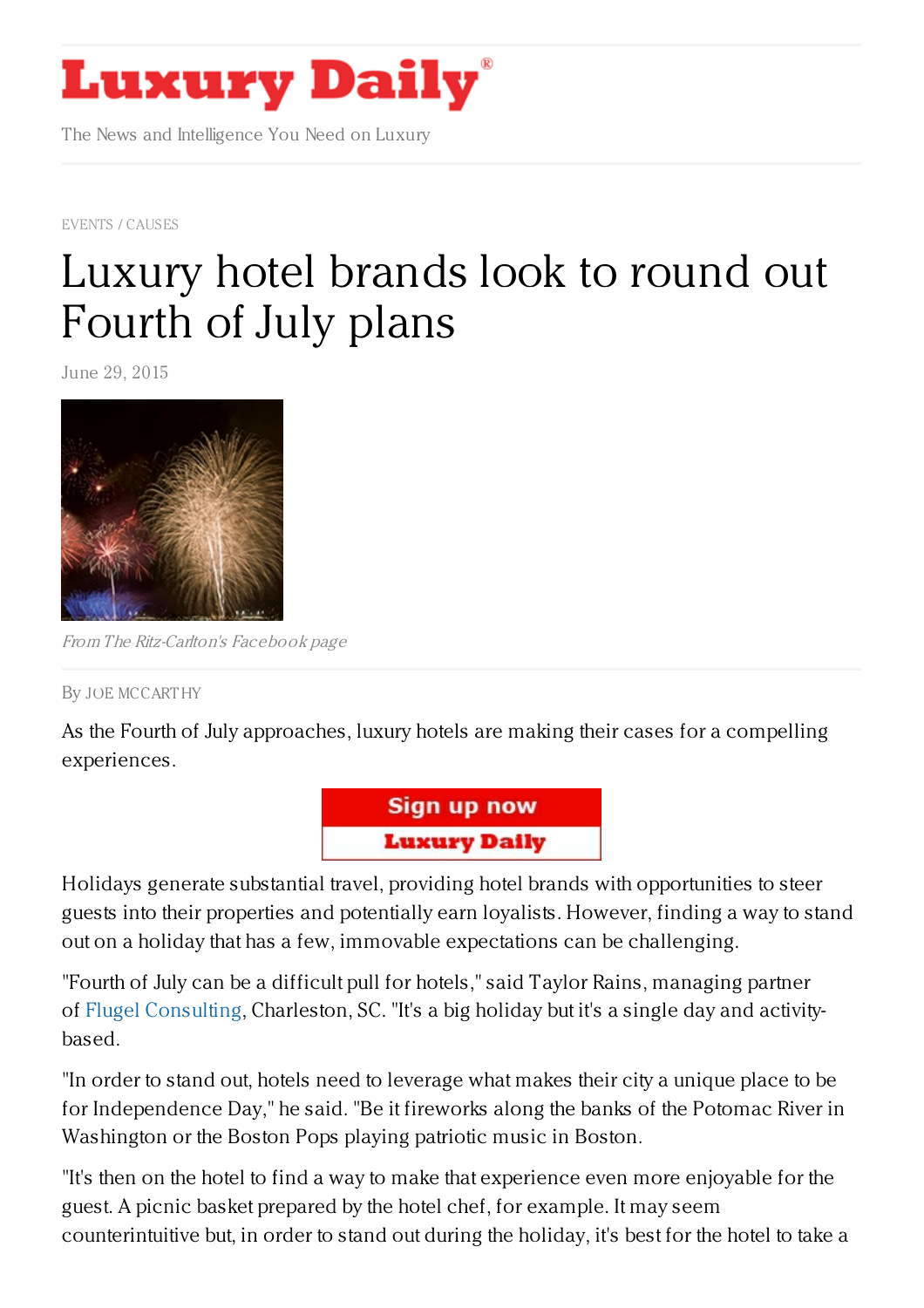back seat to other more established celebrations."

In the air

Fourth of July is mostly about fireworks. For some people, celebrating the independence of the United States from Britain gets tossed in there, but for most people fireworks are what matters.

The main question for consumers then becomes, where is the best place to view the best fireworks show?

The narrow nature of this question can leave little space for brands to wiggle into and persuade consumers of their superior offers.

However, crafting a weekend getaway for consumers or showcasing the advantages of visiting for the day and evening can help properties gain visibility.

Since most Fourth of July plans are sparse and vaguely considered, even if traditional, properties can emphasize how all elements of the day under their guidance will be taken care of, including food, drinks, relaxation and entertainment.

The most affluent consumers may consider Miami's Fisher Island Club, an island resort in the Leading Hotels of the World Collection.



Fisher Island

After taking a ferry or private yacht to the club, guests can enjoy a golf course, beach club, tennis courts, marinas, restaurants, full-service spa, salon, fitness center, aviary and observatory.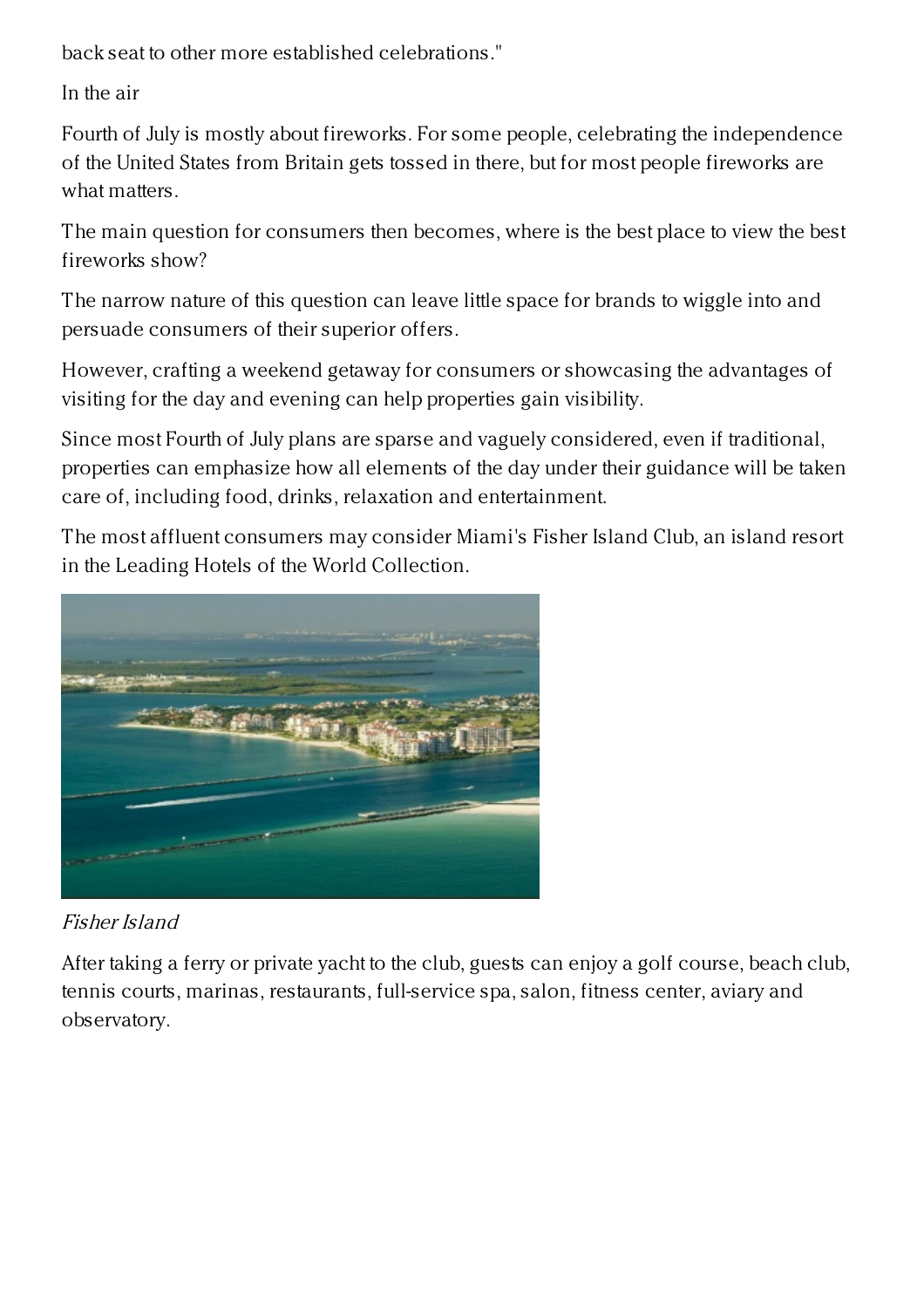

Fisher Island Club

The exclusive resort will be hosting an exclusive fireworks show right on the water. A barbecue and kids carnival will also be available.



Fisher Island Club fireworks

"Luxury consumers will find in Fisher Island a haven of beauty, exclusivity, and fun for the entire family," said Bernard Lackner, CEO of Fisher Island Club, Miami. "As throngs gather across Miami to celebrate America's birthday, guests of the Club are removed from the hustle and bustle of the city to find themselves in the quiet atmosphere of lush tropical grounds and a private beach club, perfect for family lunch gatherings or to enjoy the day on our white Bahamian sand beach or private pool.

"In the afternoon, children will be entertained by a carnival on the Vanderbilt Mansion grounds that includes games, prizes, carnival snacks, bounce houses, and even a water slide," he said. "Following, families can enjoy a traditional American BBQ buffet dinner including the highest-quality cuisine on the Mansion's East Terrace with a DJ and entertainment for the children.

"The pinnacle of the evening is the Club's very own fireworks display set to music and viewed directly from the Mansion. Through an all-inclusive celebration with the convenience and exclusivity of being on a private island, 4th of July at Fisher Island Club